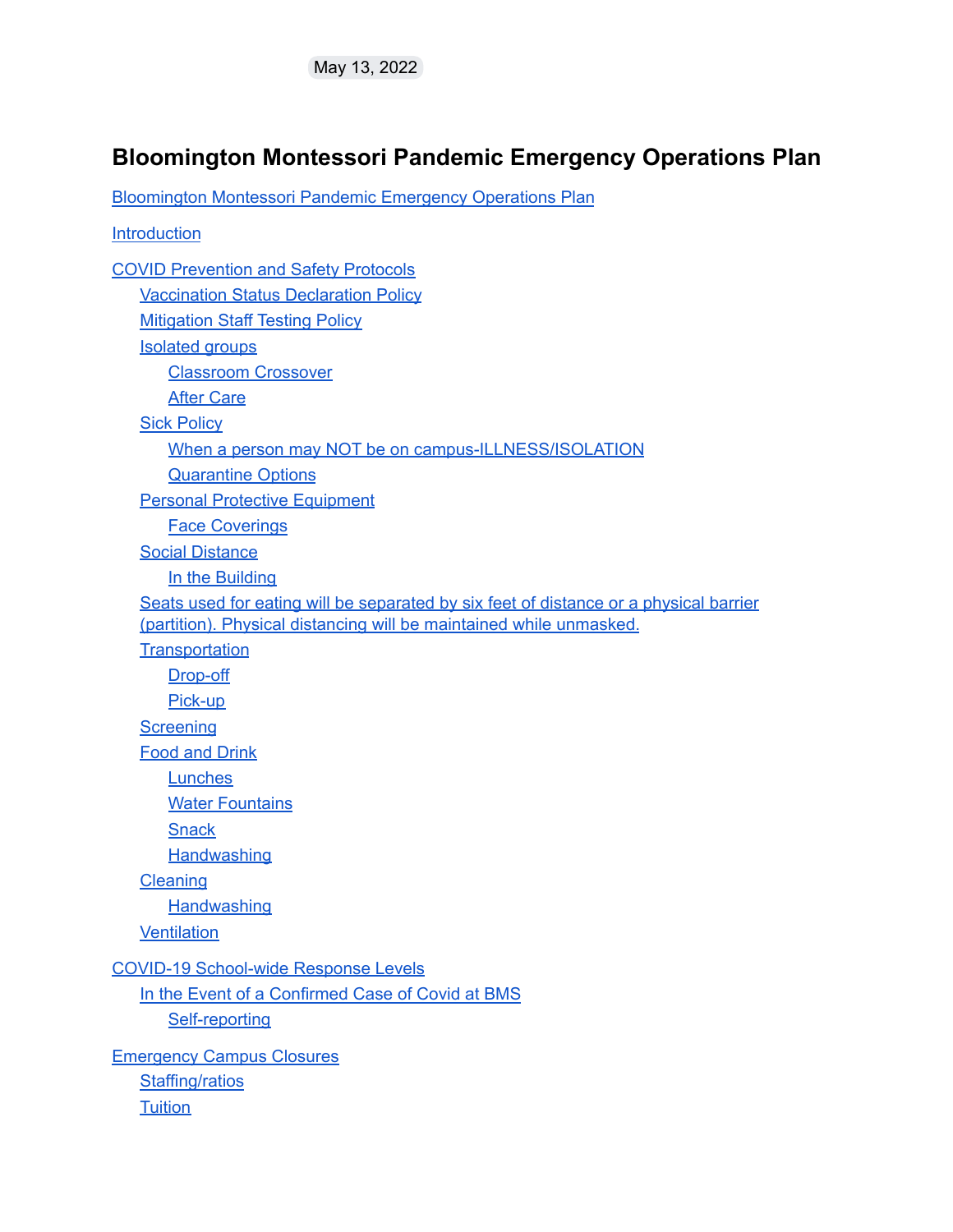**Cleaning [Attendance](#page-9-0) Events** School Gatherings

## **Introduction**

As the pandemic changes, and hopefully begins to dissipate, we must evolve with it to do our best to ensure the health and safety of our staff and families and also to provide the most balanced learning environment we are able. The following document outlines what Emergency Operations Protocols will be in place for Summer Camp, 2022. In the event of a community surge of Covid-19 or the rise of a new concerning variant, immediate reinstatement of some or all protocols from previous PEOPs may be necessary. These include indoor and outdoor masking, heightened physical distancing, and quarantine requirements.

BMS continues to communicate with the Monroe County Health Department (MCHD) and Indiana State Department of Health (ISDH). Please see their websites for the most up-to-date publications for school recommendations. Most recommendations at these levels have been lifted at this time.

We encourage all families and staff to get vaccinated if they are able. Vaccination ensures greater safety to the person who is vaccinated, as well as decreasing the opportunity to transmit Covid to others. In short, the higher the vaccination rate within our school, the closer we can get to a sense of normalcy for all of us. Vaccination resources and information can be found on the ISDH and CDC websites.

# <span id="page-1-0"></span>COVID Prevention and Safety Protocols

#### <span id="page-1-1"></span>Vaccination Status Declaration Policy

Effective immediately, all vaccine-eligible students and staff are required to declare whether they are unvaccinated/partially vaccinated (with no current plan to become fully vaccinated) or fully vaccinated against COVID-19 with a vaccination currently approved for emergency or general use for that purpose by the Food and Drug Administration.

Vaccine information should be provided directly to the Head of School using the provided form. Submitting proof of vaccination is recommended, but not required. Those who have not completed and returned a declaration form will be considered unvaccinated for the purpose of Covid mitigation guidelines.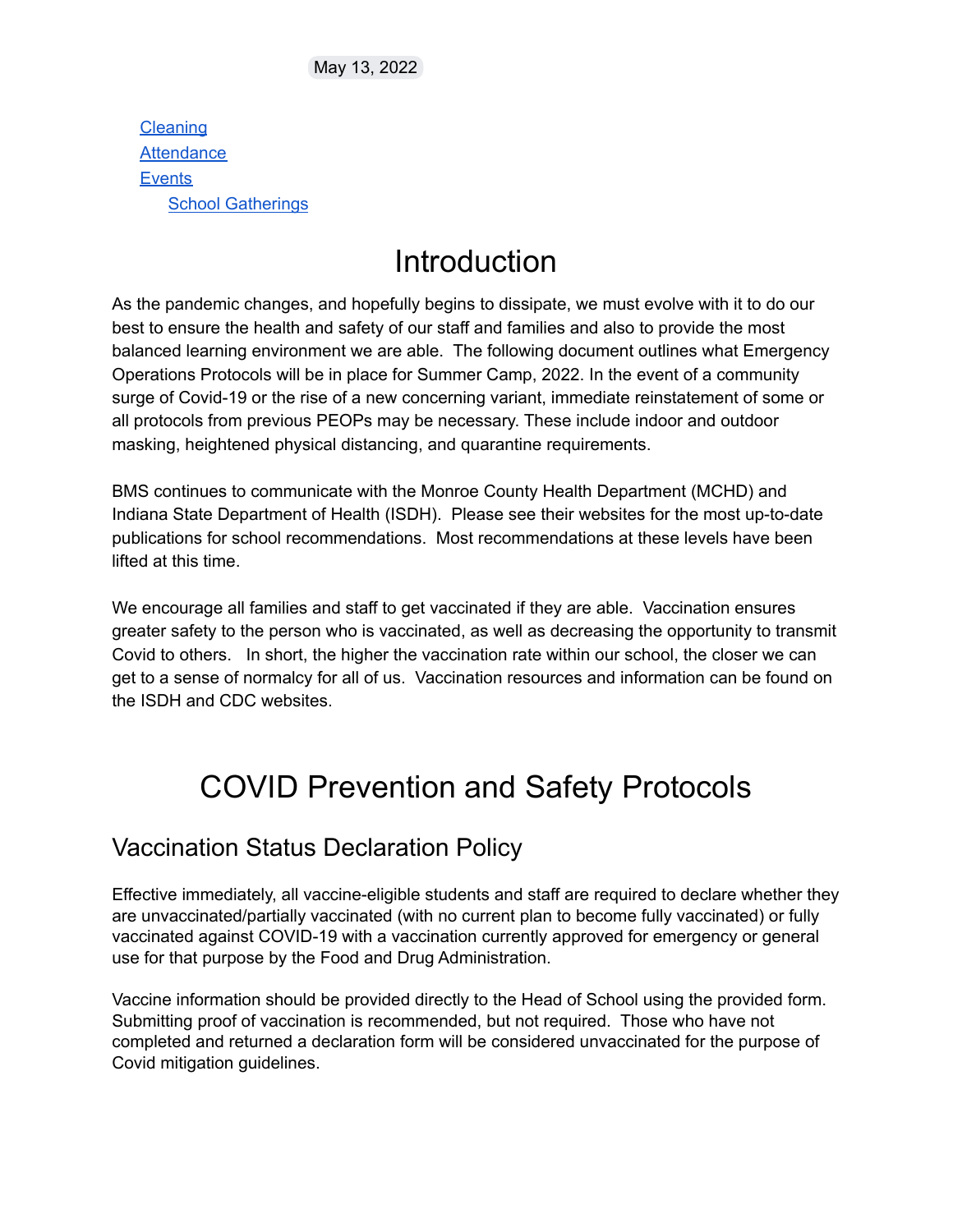#### <span id="page-2-0"></span>Mitigation Staff Testing Policy

BMS will test all staff who are not fully vaccinated against COVID-19 bi-weekly. Staff who are fully vaccinated against COVID-19 are invited and encouraged to participate in testing.

Testing will occur via PCR saliva test. Testing will occur weekly, every week in which the school is open, and will continue until either: a) the Pandemic Emergency Operations Plan is discontinued from use by the Board of Directors, or b) the testing procedure currently offered to the school is discontinued by MCC. If the school is open during the week, but not open to faculty and staff on the Wednesday of that week, then the Head of School will notify participating staff of the schedule to follow for that week's testing.

Testing will occur in the front office of the school. Participating staff must submit a sample by 1 pm. Participating staff will submit a saliva sample into the designated equipment under the direction and supervision of the Head of School. Staff should not drink, chew gum, vape, or smoke for 60 minutes prior to their testing time.

Staff who are required to test due to their vaccination status may miss testing under the following conditions:

- They are currently experiencing symptoms of COVID-19 (in which case they should be absent from campus and scheduled for symptomatic testing elsewhere);
- They are quarantining off-campus as a close contact of someone who has been diagnosed with COVID-19;
- They are currently participating in PCR mitigation testing with another organization. In this circumstance, the individual should report this information to the Head of School, including the testing organization, the type of test being conducted, the testing schedule, and weekly testing results. Should off-site mitigation testing end prior to the end of BMS's testing program, that individual will be required to participate in BMS testing;
- They are not present for the entire week due to professional development, vacation, sick leave, or other forms of paid or unpaid leave; or
- They have tested positive for COVID-19 within the last 90 days.

Staff members who know that they will be absent on a scheduled testing day, but not absent for the entire week, should contact the Head of School to discuss their options.

Should any staff member at BMS test positive, that individual will immediately submit a list of close contacts to the Head of School, leave campus, and follow the quarantine and testing procedures outlined elsewhere in the PEOP. The Head of School will immediately follow classroom closure or distance learning procedures as outlined elsewhere in the PEOP.

#### <span id="page-2-1"></span>Isolated groups

- To the greatest extent possible, children will be with the same group of students and staff each day in separate physical spaces.
- Groups cannot be in the same space at the same time for recesses, lunches, etc.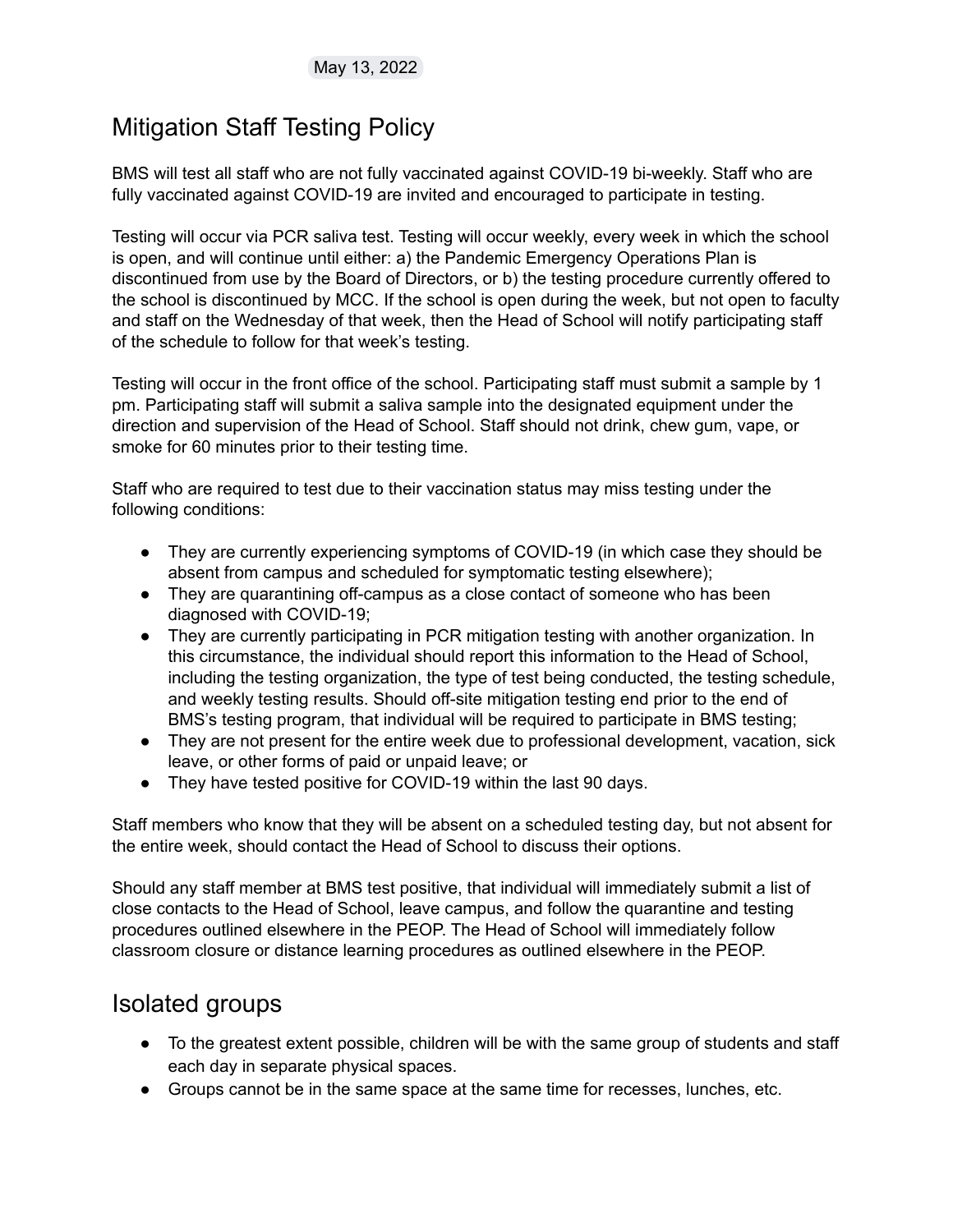- <span id="page-3-0"></span>● To the greatest extent possible, staff members will not come in direct contact with more than one group of students.
	- Classroom Crossover
		- Isolation of groups can only be maintained to the level possible/practical. Certain pairs of groups throughout the school will unavoidably share spaces and staff at times. These groups are as follows:
			- Morning Intro Camp is considered one pod.
			- All-day Early Childhood Camp is considered one pod.
			- Elementary Camp is considered one pod.
		- Vaccinated staff, such as the Spanish teacher, substitutes, or interventionists, will be allowed to visit multiple classrooms.
		- After Care.
			- A limited number of spaces will be provided. This number will be continually reevaluated based on risk level but will begin with 20 Elementary spots.
			- Consistent attendance in After Care will help protect students and staff. Families will have the option to sign up for After Care per two-week session at a time, for all school days during the entire month, for a flat rate of \$180 per month, through FACTS.

### <span id="page-3-2"></span><span id="page-3-1"></span>Sick Policy

- Screen children before coming to campus
	- We will be using the ISDH screening tool found here: **[At-Home](https://www.coronavirus.in.gov/files/21_Parent-screening-12-29-21.pdf) Covid [Screening](https://www.coronavirus.in.gov/files/21_Parent-screening-12-29-21.pdf)**
- <span id="page-3-3"></span>● When a person may NOT be on campus-**ILLNESS/ISOLATION**
	- Students or staff exhibit one or more symptoms from the at-home screening tool. If these symptoms start at school, they will be brought to the office for pick-up or sent home. Testing is highly encouraged for anyone experiencing symptoms that cause them to not pass the COVID screening.
		- Symptomatic students and staff who do not pass a COVID screening may not return until one of the following applies:
			- They provide a copy of the results of a negative lab-administered COVID PCR or RAPID test.
				- Exception: if a student has had Covid in the last 90 days, they do not need to take a Covid test, and may follow the regular illness policy.
			- They isolate for 8 days from onset of symptoms
	- $\circ$  If a student receives a positive COVID-19 test they must be isolated for eight (8) days from the onset of their symptoms with the first day of symptoms being day one (1). Students must also be at least 24 hours fever, vomit, and diarrhea free without medication and their symptoms must be resolving in order to return. They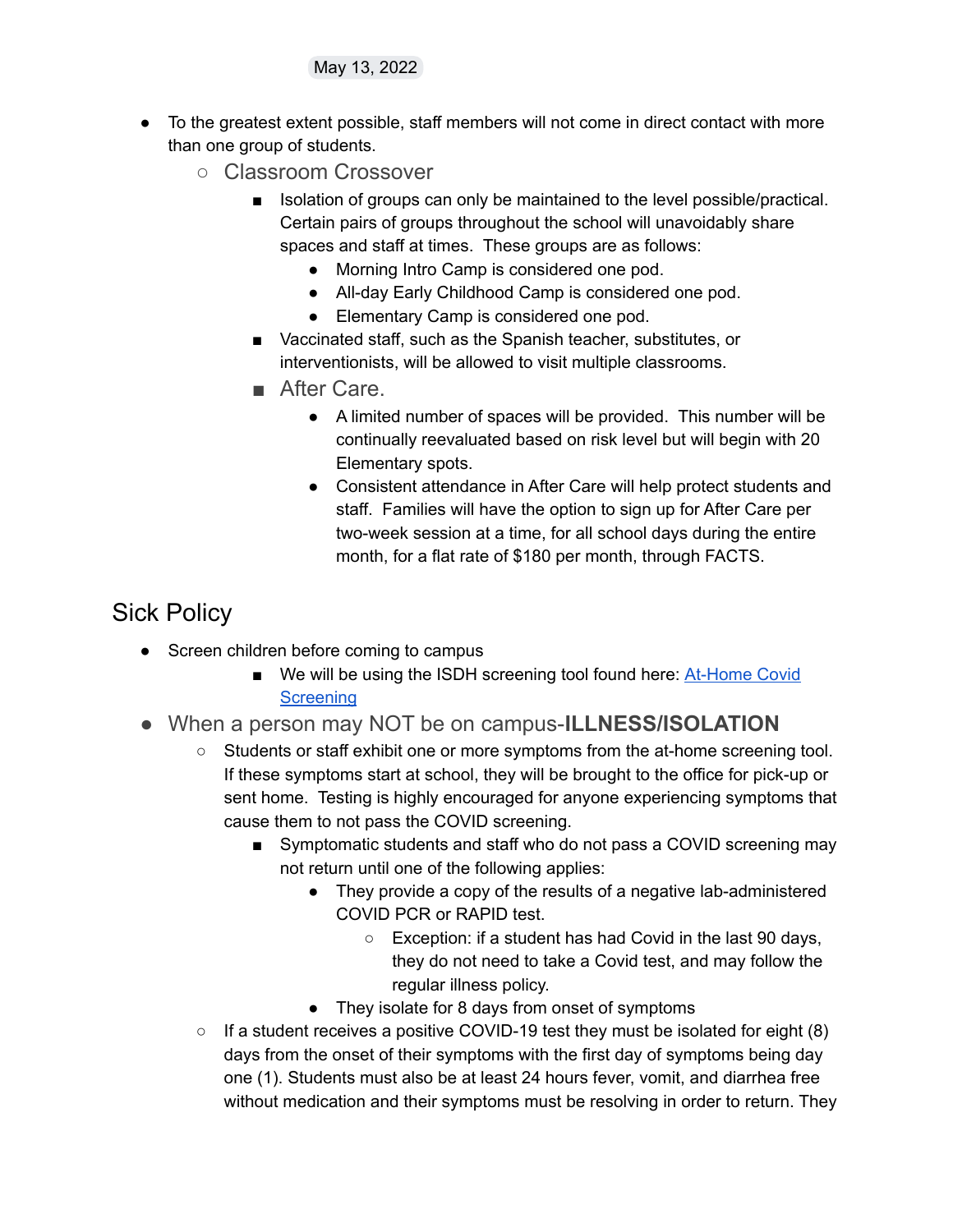do not need a negative COVID test to return to school after completing their isolation.

- Students must mask indoors while on campus on days 8-10 after their symptom onset or positive test result whichever occurred first.
- <span id="page-4-0"></span>● Quarantine Options
	- **There is no longer a required quarantine period for close contacts. However, if the student is a close contact of someone who tested positive for COVID, they must mask indoors for 5 days after their exposure and test on day 5. Rapid at-home tests will be accepted.**
	- A symptomatic student or staff member should quarantine while waiting for test results.
	- $\circ$  The small room adjoining the office will be used as an isolation area that can be used to isolate a sick person.
		- If a sick child has been isolated, staff will clean and disinfect surfaces in the isolation room after the sick child has left. All areas on campus the child has visited will also be disinfected.
			- Sick children's parents will be called to immediately pick them up.
			- Sick staff will be asked to immediately leave campus and head home.
			- If a person is too sick to wait for a ride or drive themselves, paramedics will be called.

### <span id="page-4-1"></span>Personal Protective Equipment

- <span id="page-4-2"></span>● Face Coverings
	- Masking is optional **INDOORS** for everyone on campus over the age of 2 with the exceptions of:
		- Masking after COVID-19 exposure.
		- Documented medical accommodations that include an alternate face covering.
	- Outdoors, masks will be optional and physical distancing is encouraged when possible.
		- Please have children mask before coming to the door at drop-off, to avoid a traffic jam at the door, unless your child starts their day outside (Hickory Children). Hickory students, who choose to be unmasked outdoors, need to have their mask easily accessible for when it's time to enter the building. .
	- Best masking practices and mask options are found on the CDC website here: Your Guide to [Masks](https://www.cdc.gov/coronavirus/2019-ncov/prevent-getting-sick/types-of-masks.html) | CDC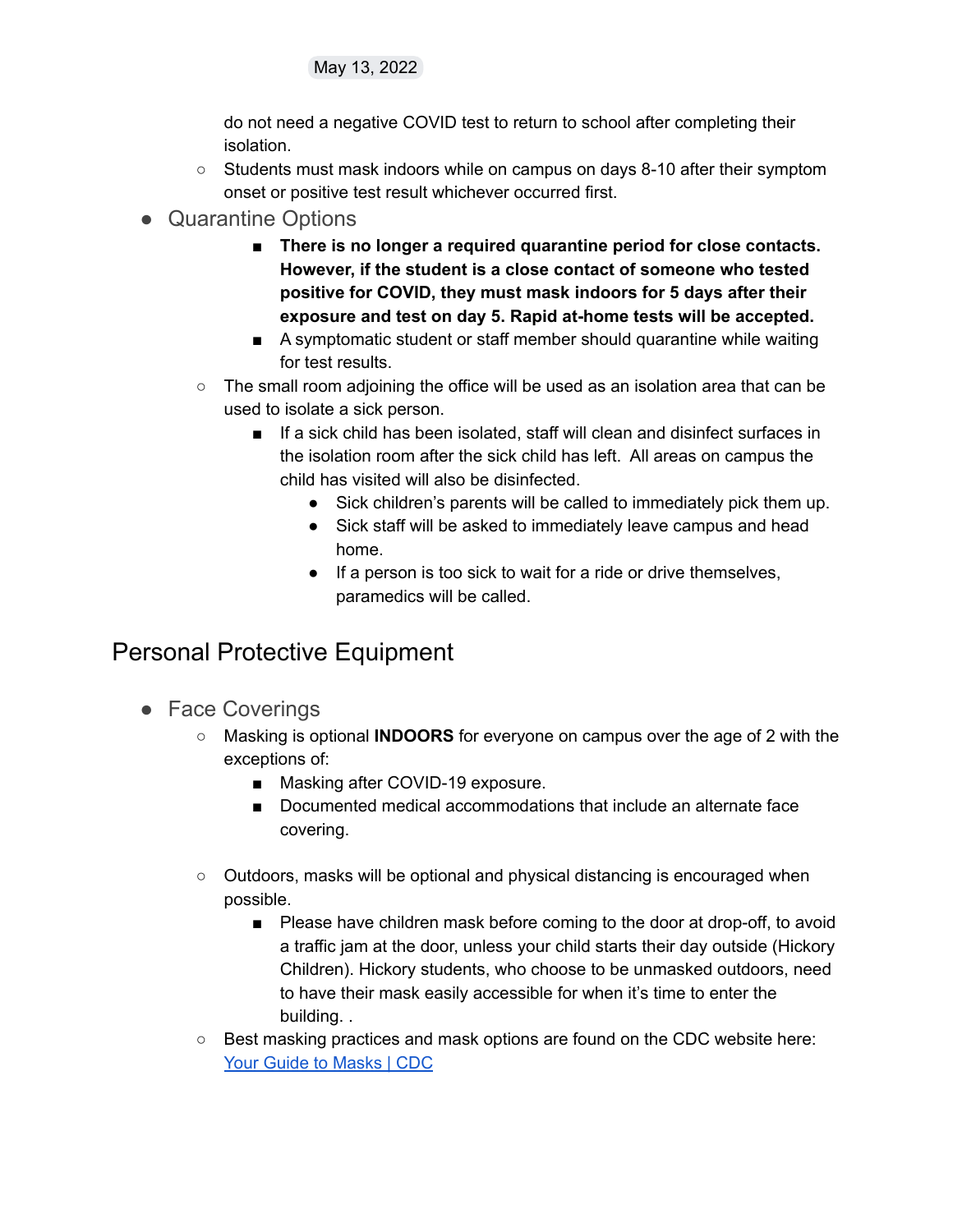- In addition, the ISDH explains that the following masks are appropriate:
	- Acceptable: Three-layer, tightly woven cloth masks or a two-layer cloth mask with disposable filter that fit well.
	- Better: Surgical grade disposable masks that fit well. Crossing the loops for a better fit on children often causes huge gaps, making the mask ineffective. Children most often require child-sized masks to achieve proper fit.
	- Best: (K)N95/(K)F95 or (K)F94/(K)F94 masks that fit well.
	- The CDC advises that fit and comfort are paramount. Individuals should come masked in the highest quality option that can be tolerated throughout the school day.

## <span id="page-5-0"></span>**Transportation**

- <span id="page-5-1"></span>● Drop-off
	- Parents will get students out of cars and walk students to their classrooms' designated entrances.
		- Designated Entrances:
			- Hickory-Early Childhood playground door (new gate entrance on BMS parking lot walkway)
			- Magnolia-Magnolia courtyard playground door (new doorbell installed)
			- Sweetgum-Main building entrance doors (use existing doorbell)
			- Walnut and Maple-Annex main entrance
			- Sycamore and Willow-walk through Magnolia courtyard to patio door (use new doorbell)
- <span id="page-5-2"></span>● Pick-up
	- Lower Elementary will be dismissed from the Annex front entrance.
	- Upper Elementary students will be dismissed to the sidewalk at the front of the building to await parent pick-up. It is essential that students dress appropriately for the weather to spend this time outside as comfortably as possible.
	- All-day Early Childhood parents will ring the doorbell.
		- Magnolia: Classroom entrance through Magnolia playground
		- Sweetgum: Main Building doors (use the main doorbell) for drop-off and for pick-up until 4 pm, playground dismissal from the gate after 4 pm whenever weather permits, and from the main entrance during bad weather.
		- Hickory drop-off and dismissal from playground gate.

### <span id="page-5-3"></span>**Screening**

• Screening principles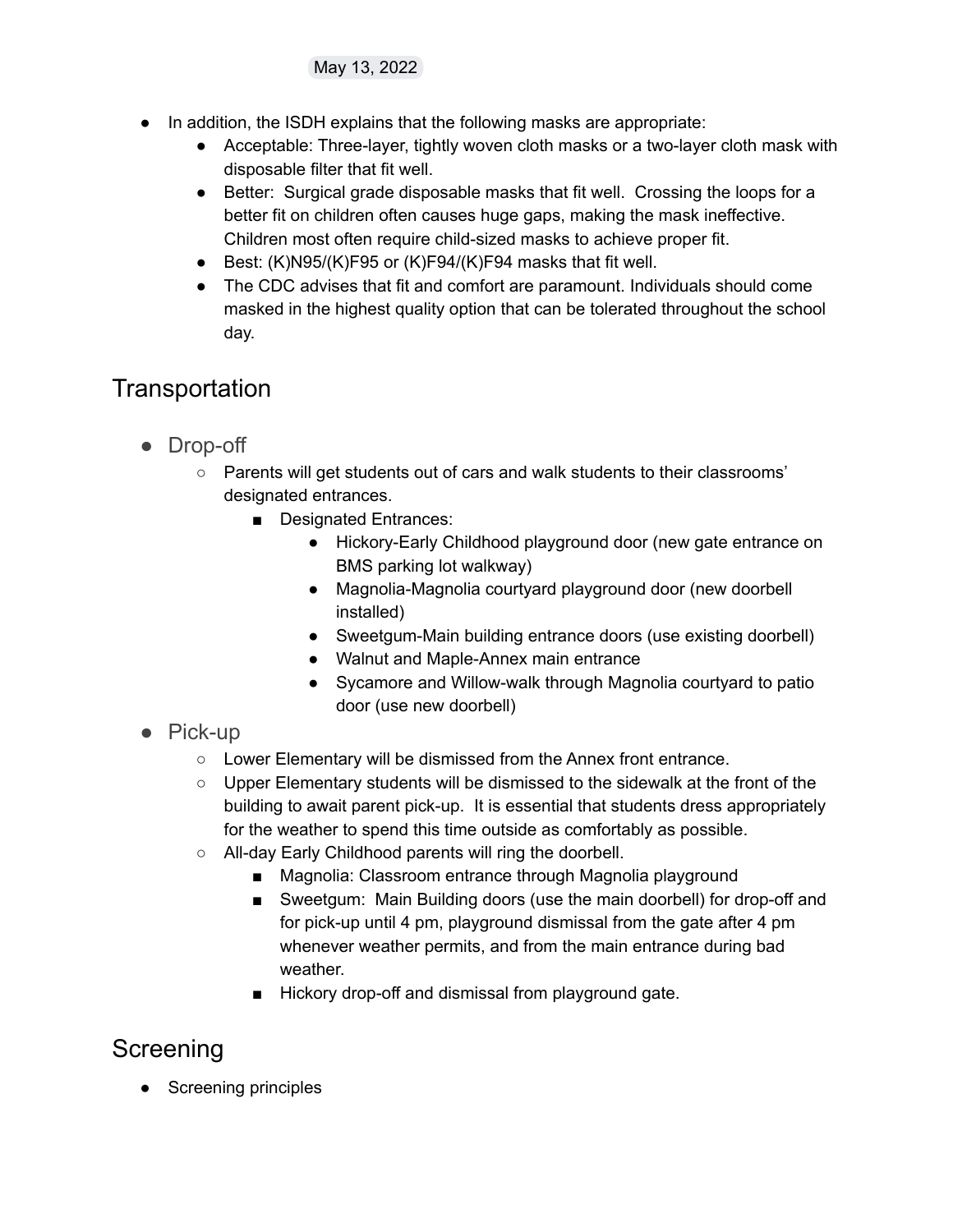- The recommendation from the Indiana and Monroe County Health Departments is to do home screenings due to the risks and time involved for students and staff when screening large numbers of individuals on-site.
- Screening K-12 Students for Symptoms of [COVID-19:](https://www.coronavirus.in.gov/files/20_School-Screening-symptoms_10-22-20.pdf) Limitations and **[Considerations](https://www.coronavirus.in.gov/files/20_School-Screening-symptoms_10-22-20.pdf)**
- All families and staff will be provided a checklist that reflects the guidance of the CDC and the state and local health departments. Families will be provided thermometers as needed. The expectation of following the guidance is part of being a member of a community.
- All staff should self-screen before coming to campus by taking their temperature and identifying any possible COVID-19 symptoms they are experiencing. If a staff member has any questions about whether they should come to campus or not, they should contact the Head of School before coming. If experiencing COVID-19 symptoms, staff MAY NOT come to campus.
- Parents are required to screen their child(ren) at home before coming to campus. This includes a temperature check for fever and an assessment for any COVID-19 symptoms, as well as assessing any possible exposure due to contact with a sick person or travel by a student or household member. Children who have an exposure to COVID-19 or are exhibiting symptoms MAY NOT come to campus. If a household member is exhibiting significant Covid symptoms and is awaiting a Covid test, the child may not come to campus.
- State-supplied School At Home Testing Kits (rapid tests) will be sent home with families by BMS as available, and use of rapid tests as a means of initial testing in the event of symptoms, or as a tool for mitigation testing, is encouraged.
	- Use of rapid/PCR tests within 90 days of a positive Covid test result is not recommended.

### <span id="page-6-0"></span>Food and Drink

- BMS will follow all applicable federal, state, and local regulations and [guidance](https://nrckids.org/CFOC/Database/4.9) related to the safe preparation of food.
- <span id="page-6-1"></span>● Lunches
	- Tables will be sanitized before lunch is served.
	- $\circ$  Students will eat outdoors when available or in their classrooms at their assigned seats. Rooms will be cleaned and disinfected after lunch.
	- Paper napkins will be used in lieu of cloth.
	- $\circ$  Used dishes will be placed in bins and taken directly to the kitchen. Any adults touching used dishes must wear gloves, remove and dispose of gloves properly immediately after the task, and wash hands.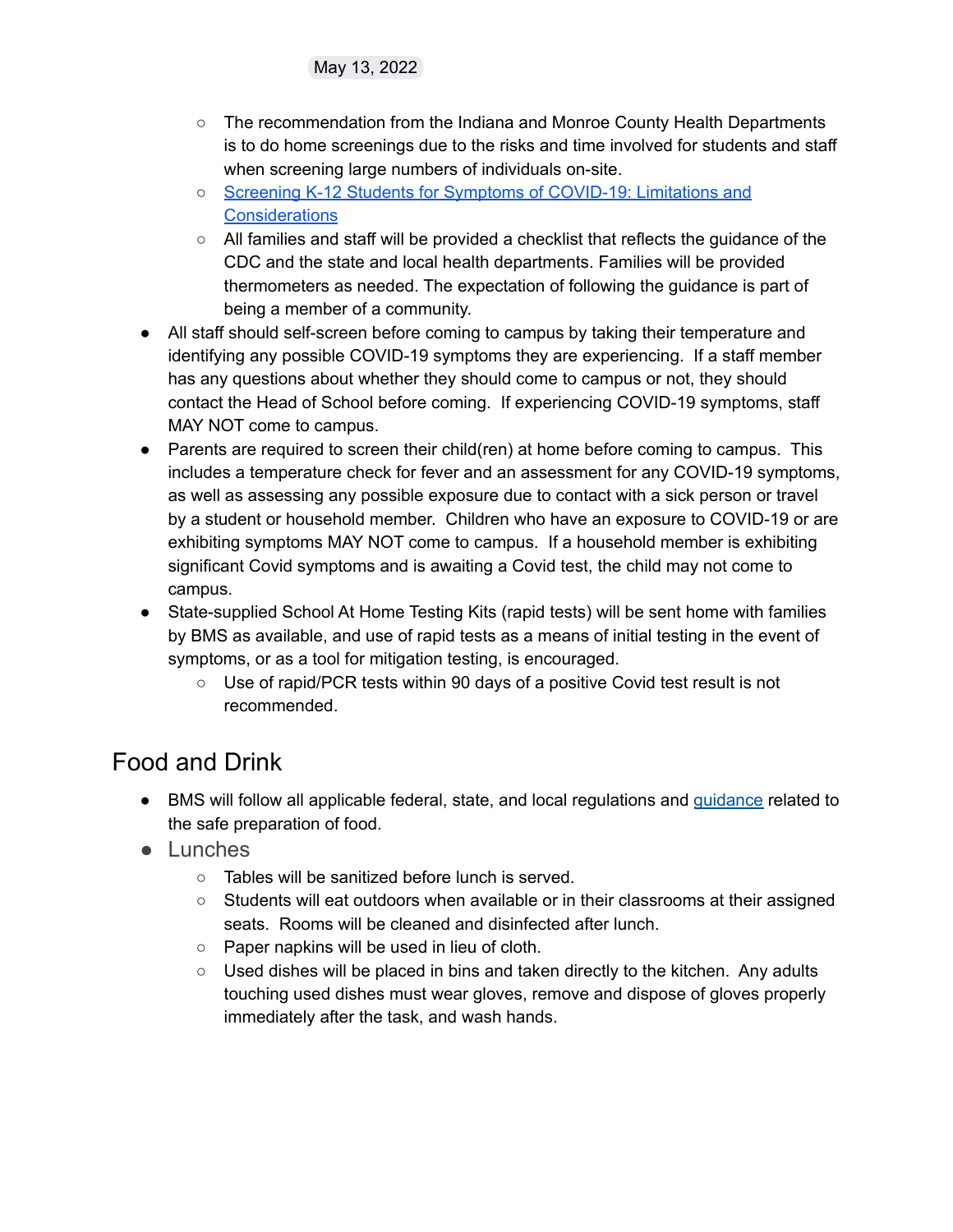- <span id="page-7-0"></span>● Water Fountains
	- Water Fountains will be closed and students are encouraged to bring a personal water bottle labeled with their names. If they do not have a water bottle at school, a cup of water will be provided.
- <span id="page-7-1"></span>● Snack
	- Sinks used for water bottles and food preparation should not be used for any other purposes.
	- BMS will prepare prepackaged snacks with individual servings of healthy food options for Early Childhood students twice a day. Elementary students will be invited to bring their own snacks from home, which must be eaten at their individual workspace or outdoors.
		- We encourage families to pack snacks that are less messy and easy for children to eat independently. Snacks must be healthy and may not be shared. Recommended snack options will be covered in classroom welcome letters.
		- If a student forgets their snack, elementary teachers will provide a healthy option.
- <span id="page-7-2"></span>● Handwashing
	- Children should wash hands prior to and immediately after eating.
	- Adults should wash their hands before preparing food and after helping children to eat.

## <span id="page-7-3"></span>Cleaning

- BMS will provide staff training on cleaning procedures, and also on the proper use of the provided, approved cleaner (QUAT cleaner).
- Rooms will be sanitized and cleaned once mid-day, in addition to the evenings
- <span id="page-7-4"></span>● BMS will follow daily schedules of required cleaning for each classroom and will monitor compliance. Frequent handwashing will be enforced and materials and high-touch items will be disinfected regularly.
	- Handwashing
		- Frequent handwashing is required for staff, including before and after any food prep, bathroom use, blowing nose, administering medication/ointment, or helping children with these types of activities, using soap, and at least 20 seconds of washing.
		- Support children to wash their hands upon arrival, before eating or after blowing their nose, using the restroom, or coming in and out from the playground will be provided to the greatest extent possible.
		- Hand sanitizer will be available to children and staff at all times, although handwashing is always preferred if possible. Children will be helped to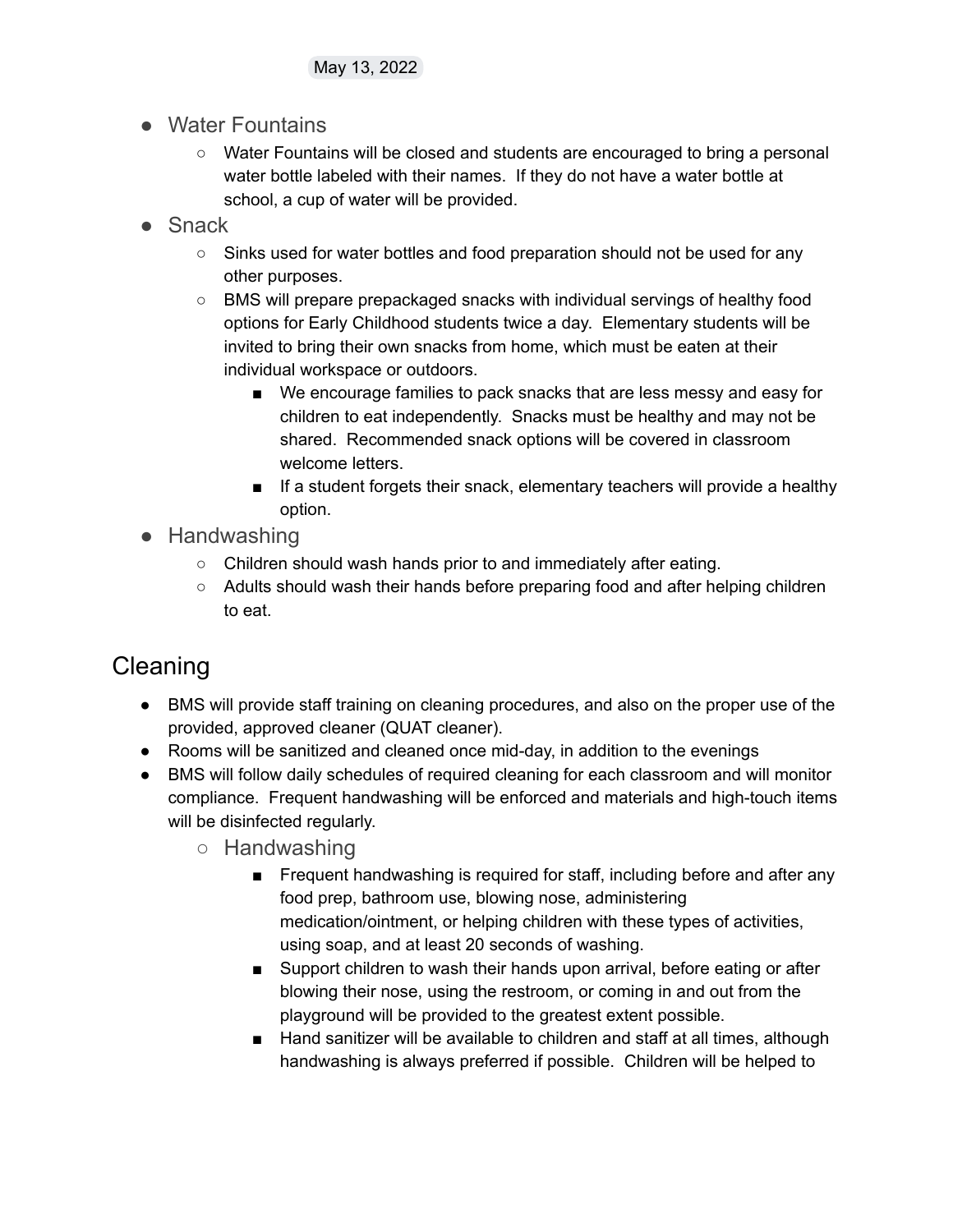use hand sanitizer when needed (such as after wiping nose) if handwashing is impractical.

- Young children must be supervised when using hand sanitizer to prevent swallowing or getting it in their eyes.
- Children will be given explicit lessons and reminders on the importance of avoiding touching face, hands, nose, mouth, and eyes. Staff will also work to model this.

#### <span id="page-8-0"></span>**Ventilation**

- Classroom groups will go outside whenever feasible for learning, work, and play while balancing weather-related comfort and safety and other factors that impact effective learning.
- When indoors, windows will be opened as much as possible to increase ventilation while balancing allergies, comfort, and the financial and environmental impact of increased HVAC use.
- BMS has had HVAC efficiency evaluated for the school to assure fulfillment of standards and added MERV 13 filters in the HVAC system. Additional HEPA units are also used in each classroom and office spaces.

# <span id="page-8-1"></span>COVID-19 School-wide Response Levels

### <span id="page-8-2"></span>In the Event of a Confirmed Case of Covid at BMS

- <span id="page-8-3"></span>• Self-reporting
	- $\circ$  If a student exhibits Covid symptoms or tests positive, we depend on families to report this to the school. We will ensure reporters' privacy to the greatest extent possible. Our community will be notified of the risk level, with no names associated. It is vital that family and staff feel comfortable reporting.
	- $\circ$  The school will work with the family to determine the safe date of return to school.
	- The school will notify any particularly close contacts or high risk contacts of the positive individual and encourage voluntary quarantine.
	- The classroom will be notified of the positive test of a classroom member, and encouraged to symptom screen and mitigation test at home on day five from exposure.
	- $\circ$  The school will notify the school community of any positive tests on a weekly basis.
	- BMS may need to implement short-term closure procedures. The current ISDH recommendation is to consider closure of a classroom if 10% of a classroom is